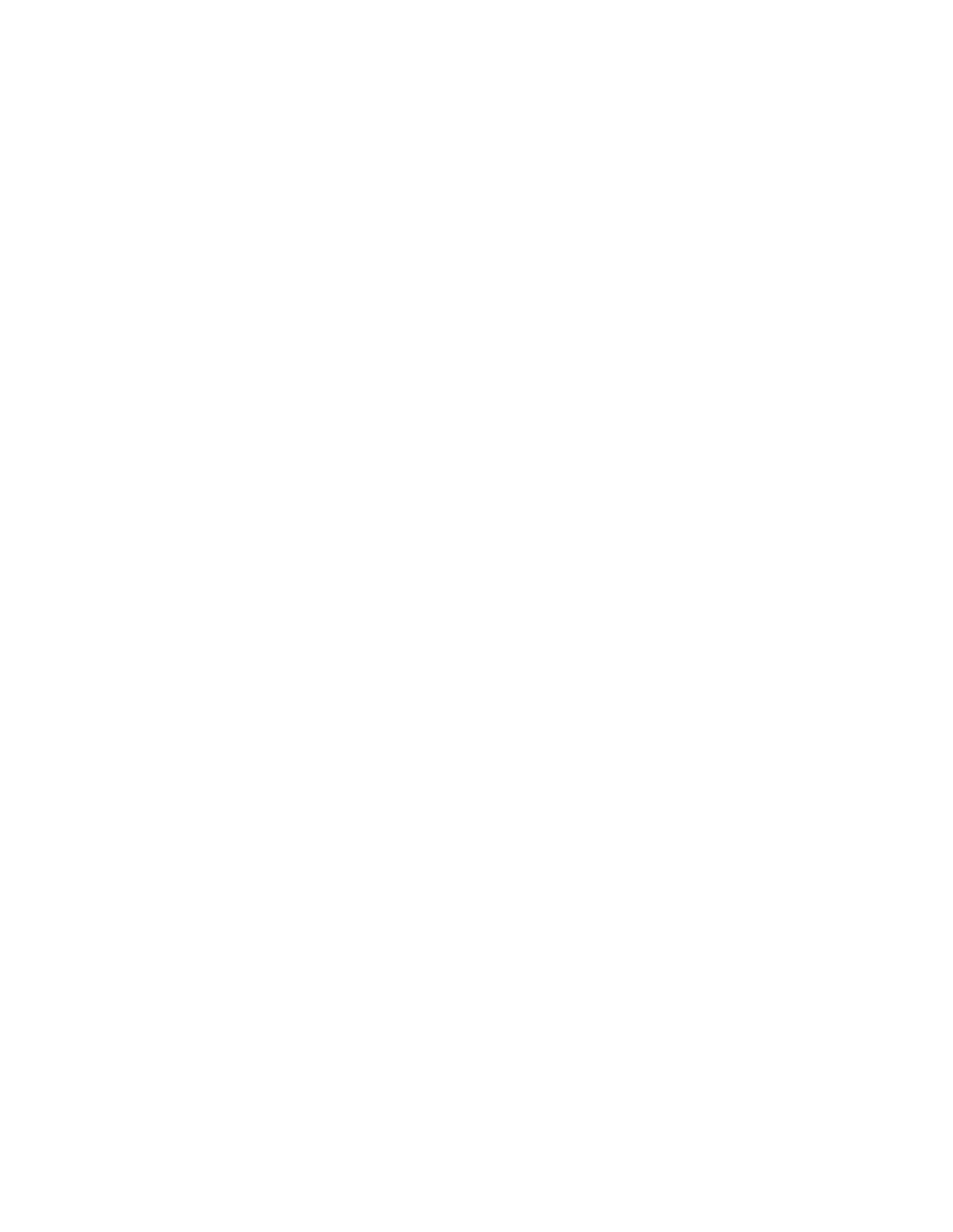# **SECTION 15104 BALL VALVES**

### <span id="page-2-0"></span>**PART 1 - GENERAL**

#### <span id="page-2-1"></span>1.01 SUMMARY

A. Section Includes. (Metal body ball valves) (and) (plastic body ball valves)

### <span id="page-2-2"></span>1.02 REFERENCES

- A. American Water Works Association (AWWA):
	- 1. C 507 Ball Valves, Shaft or Trunnion Mounted, 6 Inch Through 48 Inch.

#### <span id="page-2-3"></span>1.03 SUBMITTALS

- A. Product Data
- B. Metal Body Ball Valves: Affidavit of compliance with AWWA C 507.

#### <span id="page-2-4"></span>**PART 2 - PRODUCTS**

- <span id="page-2-5"></span>2.01 METAL BODY BALL VALVES
	- A. Manufacturers: One of the following or equal.
		- 1. Lunkenheimer Company.
		- 2. MARPAC, Inc.
	- B. General
		- 1. Type: Non-lubricated, and capable of sealing in either flow direction.
		- 2. Conform to AWWA C 507.
		- 3. Stem Packing: Manually adjustable while valve is under pressure.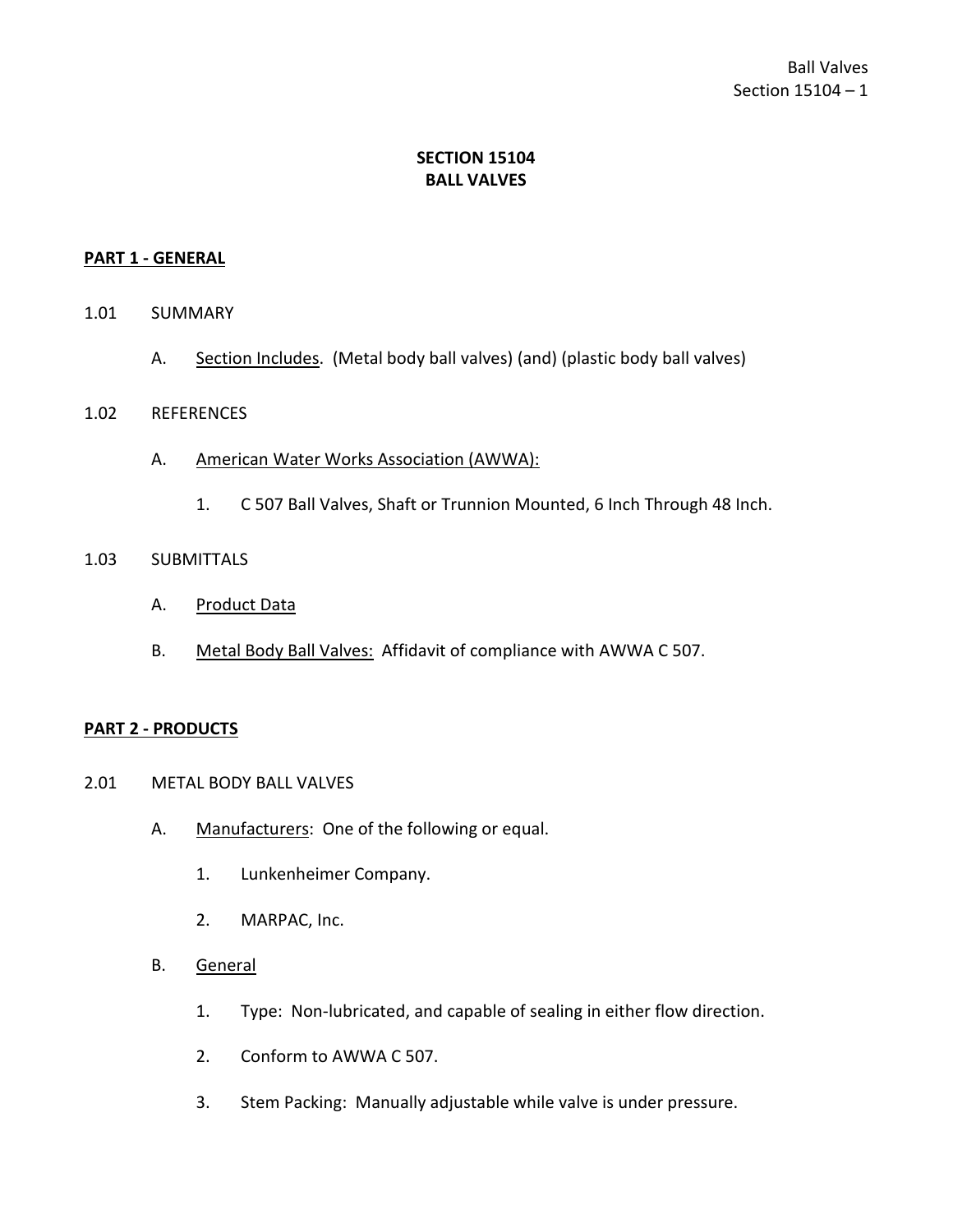- 4. Temperature Limits: Suitable for operation between minus 20 and 350 degrees Fahrenheit.
- C. Materials
	- 1. Valves in copper lines: Bronze body with solder ends.
	- 2. Valves in steel and ductile iron piping: Ductile iron or cast steel bodies, and ends as follows:
		- a) Threaded for sizes 3 inch and smaller.
		- b) Flanged for sizes larger than 3 inch.
	- 3. Ball: Type 304 or Type 316 stainless steel.
	- 4. Seats: TFE.
	- 5. Stem seals: TFE or Viton.

### <span id="page-3-0"></span>2.02 PLASTIC BODY BALL VALVES

- A. Manufacturers: One of the following or equal:
	- 1. Asahi America
	- 2. Chemtrol Division, NIBCO Inc.
- B. General:
	- 1. Type: Non-lubricated and capable of sealing in either flow direction.
	- 2. End connections: True union.
	- 3. Operator handle: Lever

# C. Materials:

- 1. Body: Polyvinyl chloride (PVC).
- 2. Ball: Polyvinyl chloride (PVC).
- 3. Seats: TFE (Teflon).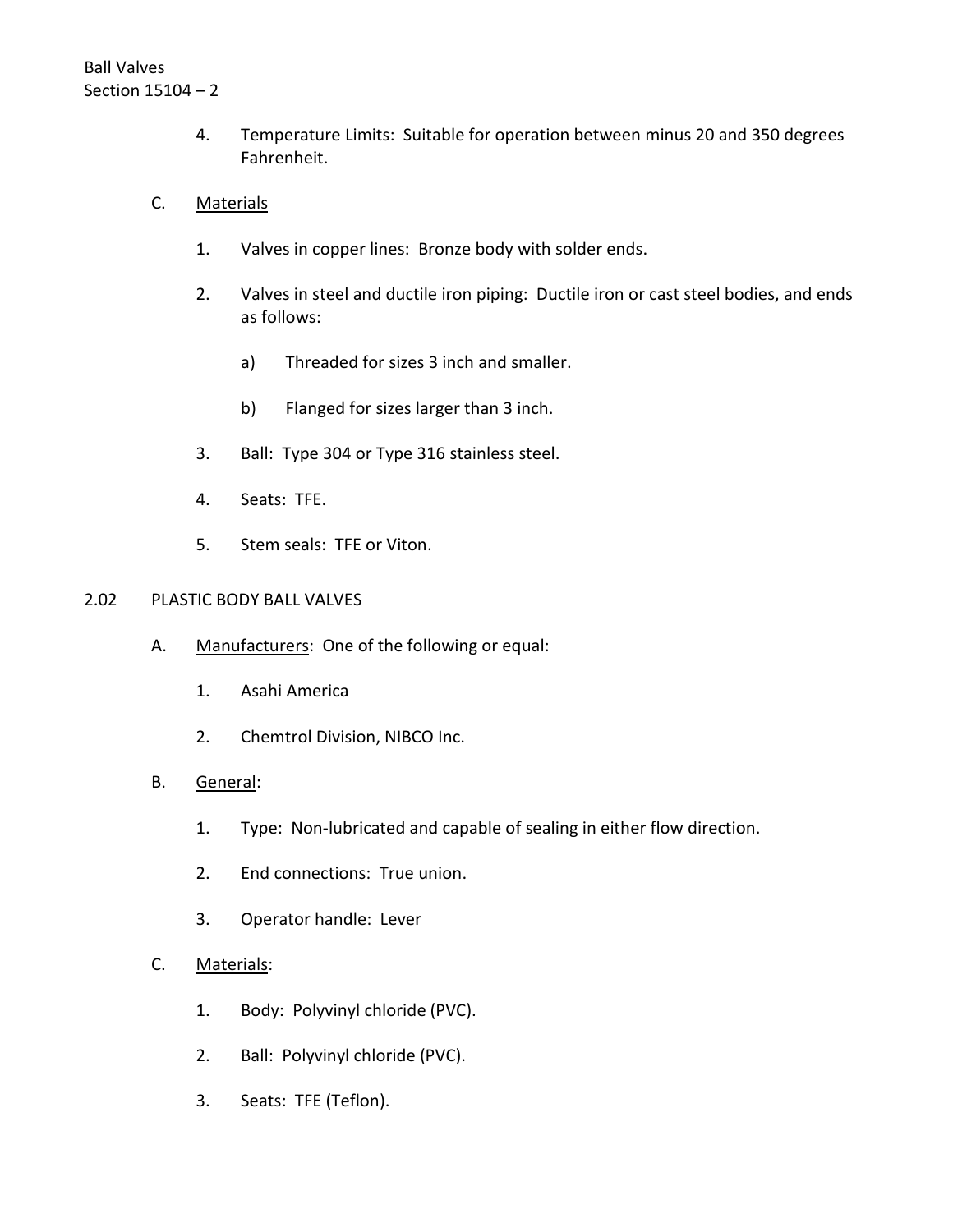4. O-rings: [FPM (Viton)] (EPDM).

# <span id="page-4-0"></span>**PART 3 - EXECUTION**

# <span id="page-4-1"></span>3.01 INSTALLATION

A. Follow manufacturer's published instructions.

# **END OF SECTION 15104**